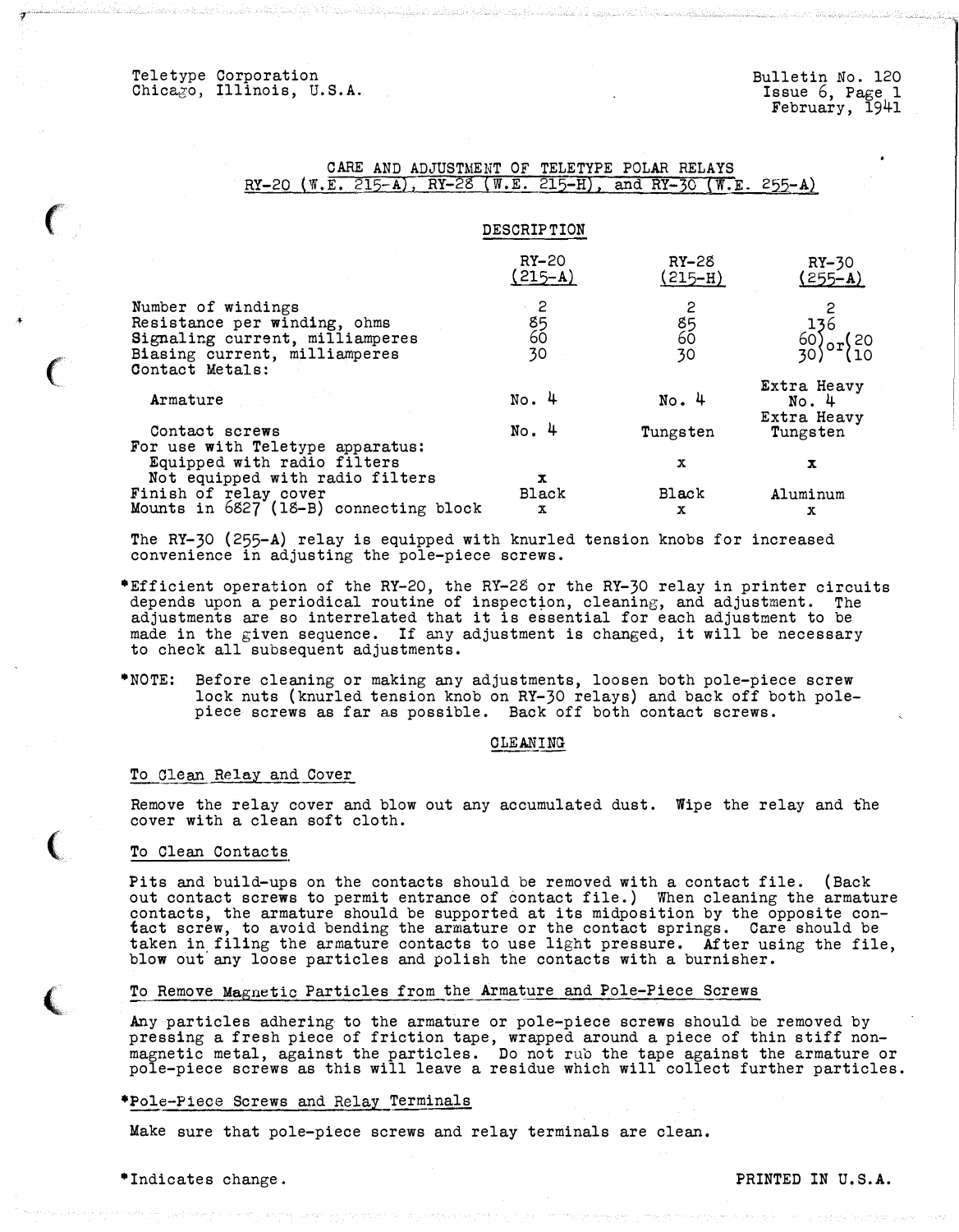Bulletin No. 120 Issue 6, Page 2 February, 1941

## RELAY ADJUSTMENTS

### Armature Adjustment

The armature should not touch the inside of the spool and the contacts should align so that the centers of the contacts will not be out of alignment by more than  $25\%$ of the contact diameter.

..

)

&)

 $\rightarrow$ . �,.,

To adjust, loosen the screws holding the spool heads to the relay frame and position the spool to meet the first requirement. Tighten the screws. Loosen the armature clamping screws (Figure 1) and position the armature both vertically and horizontally to meet the latter requirement. Tighten the screws.

NOTE: If necessary, position the contact screw brackets by means of the enlarged mounting holes in the relay frame to aid in meeting the latter requirement.

### \*Contact Screw Adjustment

The clearance between the armature in its normal unoperated position and either contact screw should be approximately equal and, when the armature is held against one contact screw, there should be .003" to .005" clearance between the armature and the other contact screw.

To adjust, back off the pole-piece screws as far as possible and position the contact screws to meet this requirement.

NOTE: The contact screws should be sufficiently tight in their brackets to hold any adjusted position. If necessary, remove the contact screw from the bracket and force the two portions of the split end of the bracket closer together to meet this requirement.

# \*Pole-Piece Screws Adjustment

### Requirements:

- 1. When the armature is held against one pole-piece screw, the clearance between the armature and the other pole-piece screw should be .010<sup>n</sup> to .015<sup>n</sup>.
- 2. The armature should be centered in the magnetic field between the pole-piece screws. That is, the armature should either "float" in the gap between the contact screws, or, it should stay against either contact, with approximately the same pressure, when moved there by hand.

### Procedure:

- 1. Back off both pole-piece screws and check the contact screw adjustment. Readjust if necessary.
- 2. Advance the right pole-piece screw until, with its locknut tight (knurled tension knob on RY-30 relays) , the right pole-piece screw pushes the armature far enough to just touch the left-hand contact point. Back off the right pole-<br>piece screw 1/4 turn from this position and tighten the lock nut.
- 3· Advance the left pole-piece screw until requirement 2, above, is met. Tighten the lock nut. If this disturbs the adjustment, reposition the left pole-piece screw and retighten the lock nut to meet the requirement.
- NOTE: When adjusting the pole-piece screws on RY-30 relays, the knurled tension nuts should be sufficiently tight to hold the pole-piece screws in the adjusted position.

#### WIRING DIAGRAM

Figure 1 shows the relay wiring.

\*Indicates change.